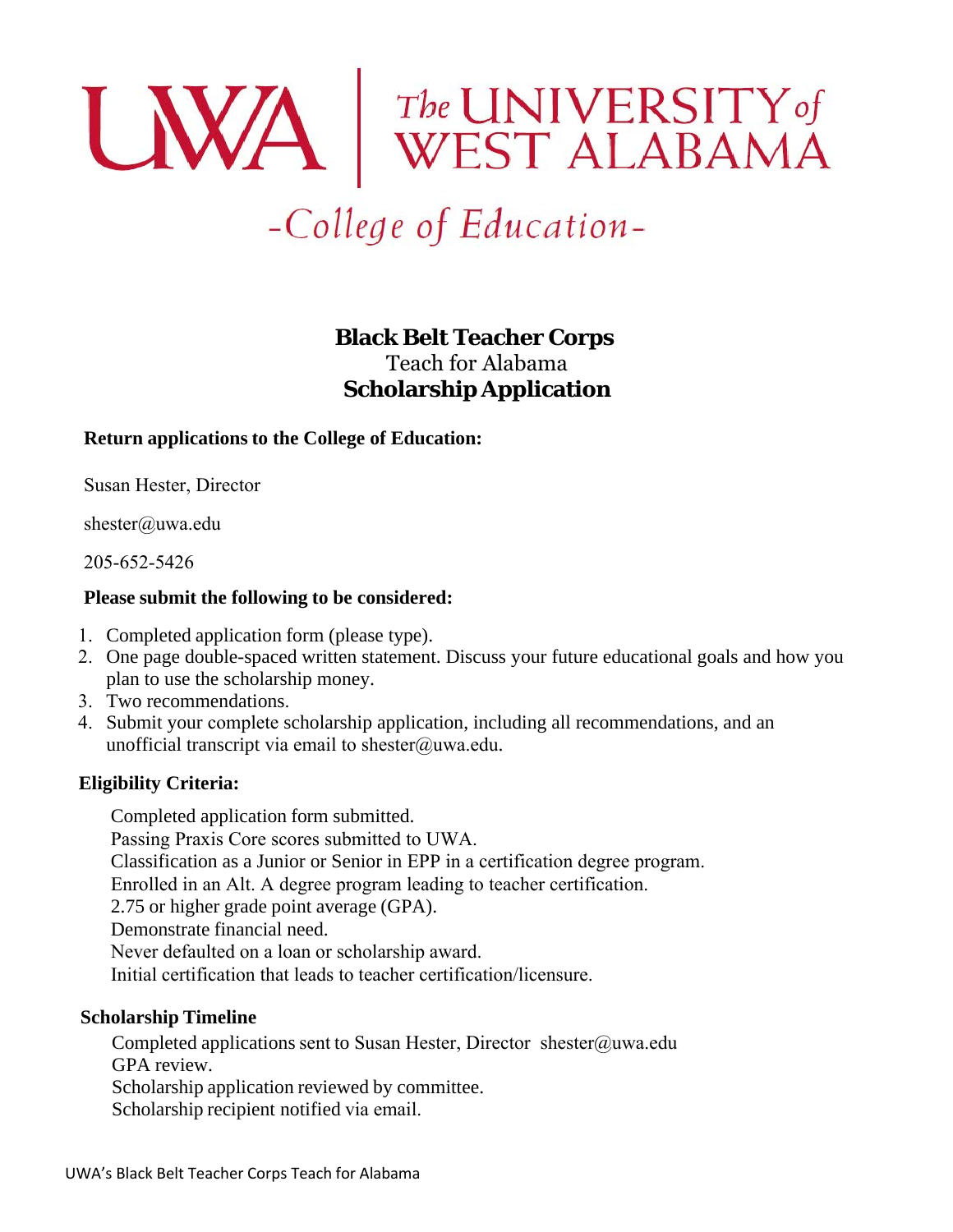# **SECTION 1 – PERSONAL INFORMATION**

| <b>Full Name:</b>                   | Student ID#:       |  |
|-------------------------------------|--------------------|--|
|                                     |                    |  |
| Campus address:                     | Permanent address: |  |
|                                     |                    |  |
|                                     |                    |  |
|                                     |                    |  |
|                                     |                    |  |
|                                     |                    |  |
| Cell Phone:                         | Home Phone:        |  |
|                                     |                    |  |
| Email address:                      |                    |  |
|                                     |                    |  |
| <b>Anticipated Graduation Date:</b> |                    |  |
|                                     |                    |  |
|                                     |                    |  |

If I am accepted as a Black Belt Teacher Corps Teach for Alabama Scholarship recipient, I understand I will receive a \$2,500.00 stipend each semester of full time enrollment (up to a maximum of \$10,000.00) for my four semesters at the Junior or Senior or Alt.-A level within the UWA College of Education. I understand this scholarship is awarded to me based upon my commitment to be certified to teach in an Alabama Black Belt region public school, a designated Alabama rural public school, or a designated highneeds Alabama public school for my contracted years of service, the completion of a Black Belt Teach for Alabama school-based Service Project, and the attendance of Black Belt Teacher Corps Teach for Alabama trainings and events. I understand I will be required to sign a Black Belt Teacher Corps Teach for Alabama Contract Agreement and failure to do so will result in dismissal from the program. If I am accepted as a Black Belt Teacher Corps Teach for Alabama Scholarship recipient and change my mind to complete the Black Belt Teacher Corps Teach for Alabama requirements, I understand I will be required to repay any scholarship monies received within a thirty-six (36) month period.

# Service Commitment

I understand I will be required to show documentation of my years of teaching service to the UWA College of Education and the Black Belt Teacher Corps Teach for Alabama Director and Coordinator. There will be a sliding scale of the service teaching time required based upon the amount of scholarship awarded. Interns receiving one semester of scholarship funding (\$2,500.00) must commit to teach for one (1) full calendar year within twelve (12) months of certification and receive ALSDE certification within six (6) months of the originally expected graduation date. Seniors receiving two semesters of scholarship funding (\$5,000.00) must commit to teach for at least two (2) full calendar years within twelve (12) months of certification and receive ALSDE certification within six (6) months of the originally expected graduation date. Those receiving three (3) or four (4) semesters of scholarship funding (up to \$10,000.00) must commit to all of the same stipulations, but the commitment to teach is for at least three (3) years. Full scholarship recipients (\$10,000.00) will also complete an Alabama public school/community service project (\$1,000 granted to use as start-up money).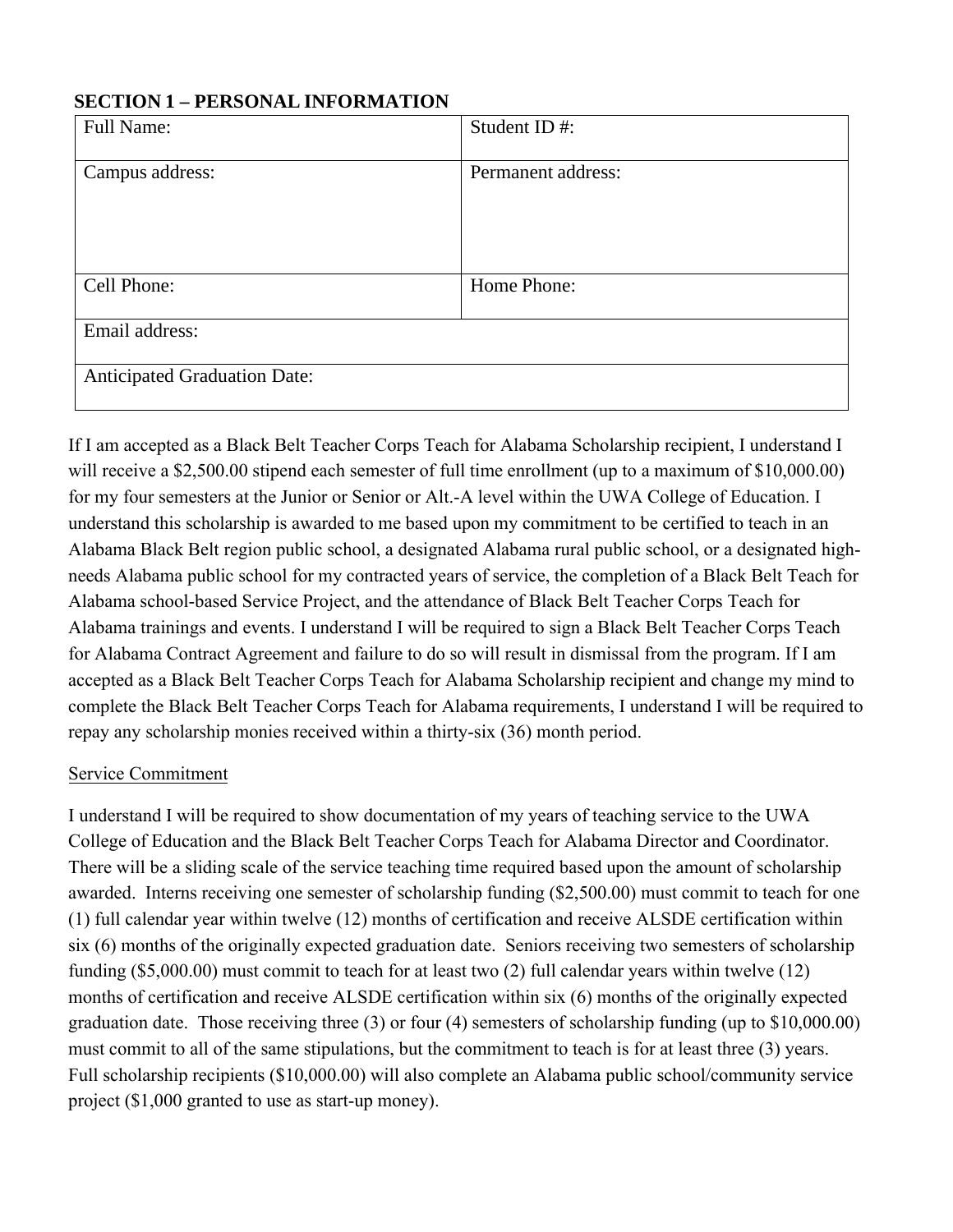# Leadership and Professional Training

I understand I will participate in local, state, and national workshops and conferences. Black Belt Teach for Alabama School Service Project

# Alabama Public School/Community Service Project

I understand I may be required to complete a School Service Project in an Alabama Black Belt region public school, a designated Alabama rural public school, or a designated high-needs Alabama public school. This Service Project will take place during my clinical/field experiences or clinical practice/internship. I will be given \$1,000 as a start-up fund for this project from the Alabama Legislature. I agree to communicate with the Black Belt Teacher Corps Teach for Alabama Director, Coordinator, school Principal, district Superintendent, and UWA faculty to ensure the completion of this Service Project.

I have read the above requirements and I agree to implement these requirements if selected.

Applicant Name \_\_\_\_\_\_\_\_\_\_\_\_\_\_\_\_\_\_\_\_\_\_\_\_\_\_\_\_\_\_\_\_\_\_\_\_ Date \_\_\_\_\_\_\_\_\_\_\_\_\_\_\_\_\_\_\_\_\_